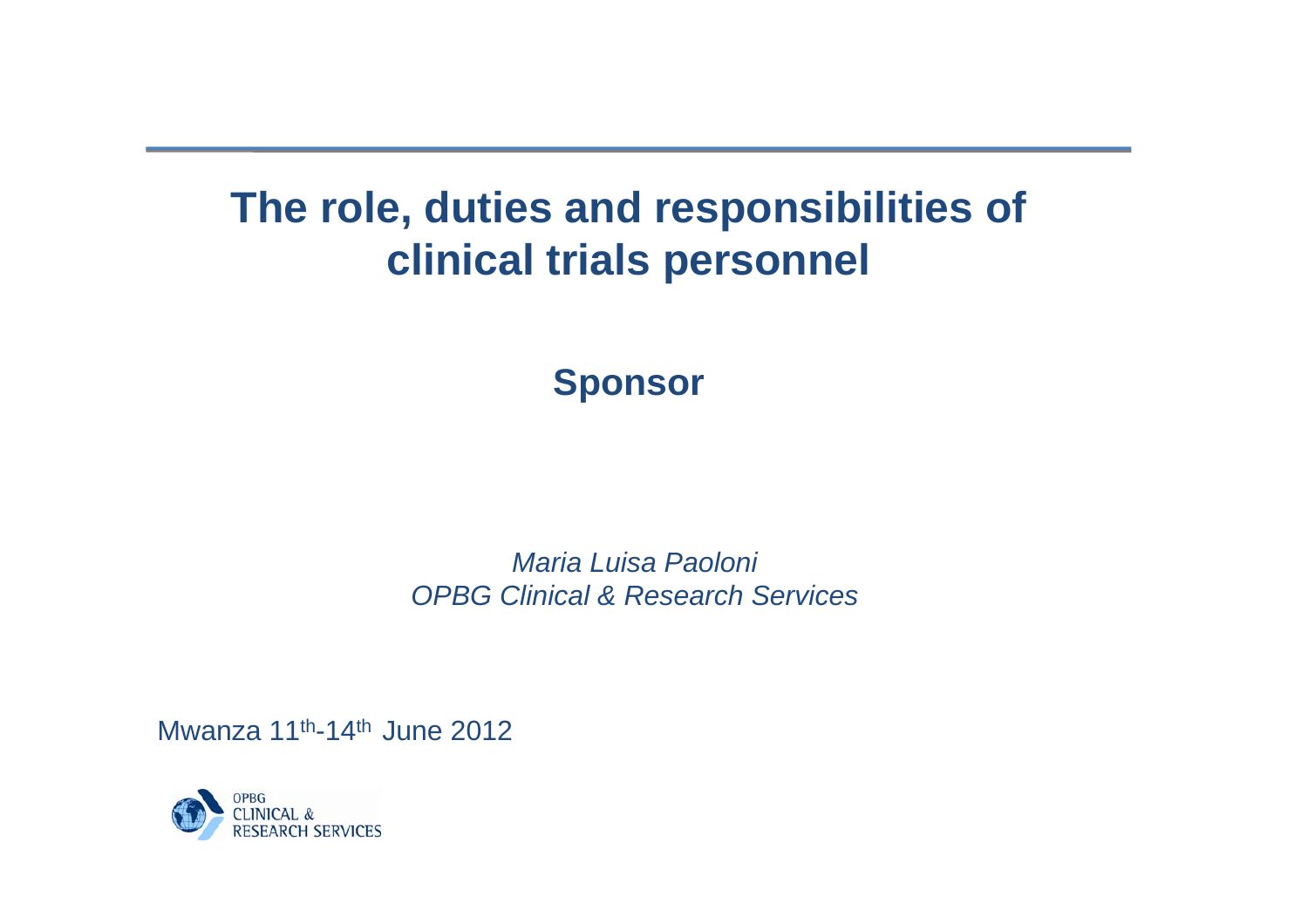### **1) Sponsor**

An individual, company, institution, or organization which takes responsibility for the initiation, management, and/or financing of a clinical trial.

## **2) Sponsor-Investigator**

An individual who both initiates and conducts, alone or with others, a clinical trial, and under whose immediate direction the investigational product is administered to, dispensed to, or used by a subject. The term does not include any person other than an individual (e.g., it does not include a corporation or an agency). The obligations of a sponsor-investigator include both those of a sponsor and those of an investigator.



(*Guideline for GCP-CPMP/ICH/135/95* )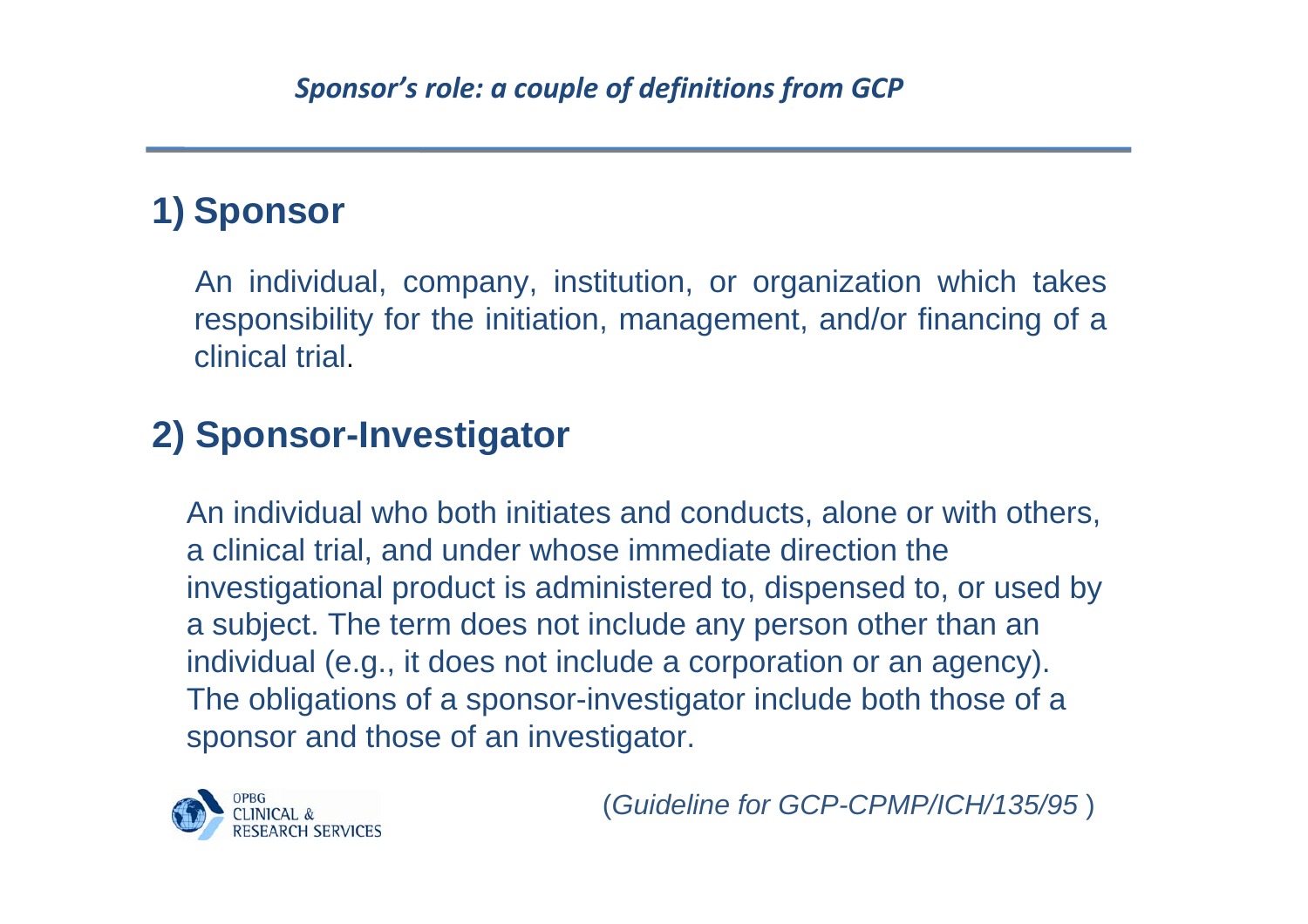#### **Quality Assurance and Quality Control**

- 5.1.1 The sponsor is responsible for implementing and maintaining quality assurance and quality control systems with written SOPs to ensure that trials are conducted and data are generated, documented (recorded), and reported in compliance with the protocol, GCP, and the applicable regulatory requirement(s).
- 5.1.2 The sponsor is responsible for securing agreement from all involved parties to ensure direct access to all trial related sites, source data/documents , and reports for the purpose of monitoring and auditing by the sponsor, and inspection by domestic and foreign regulatory authorities.

(sec n. 5 of *Guideline for GCP-CPMP/ICH/135/95* )

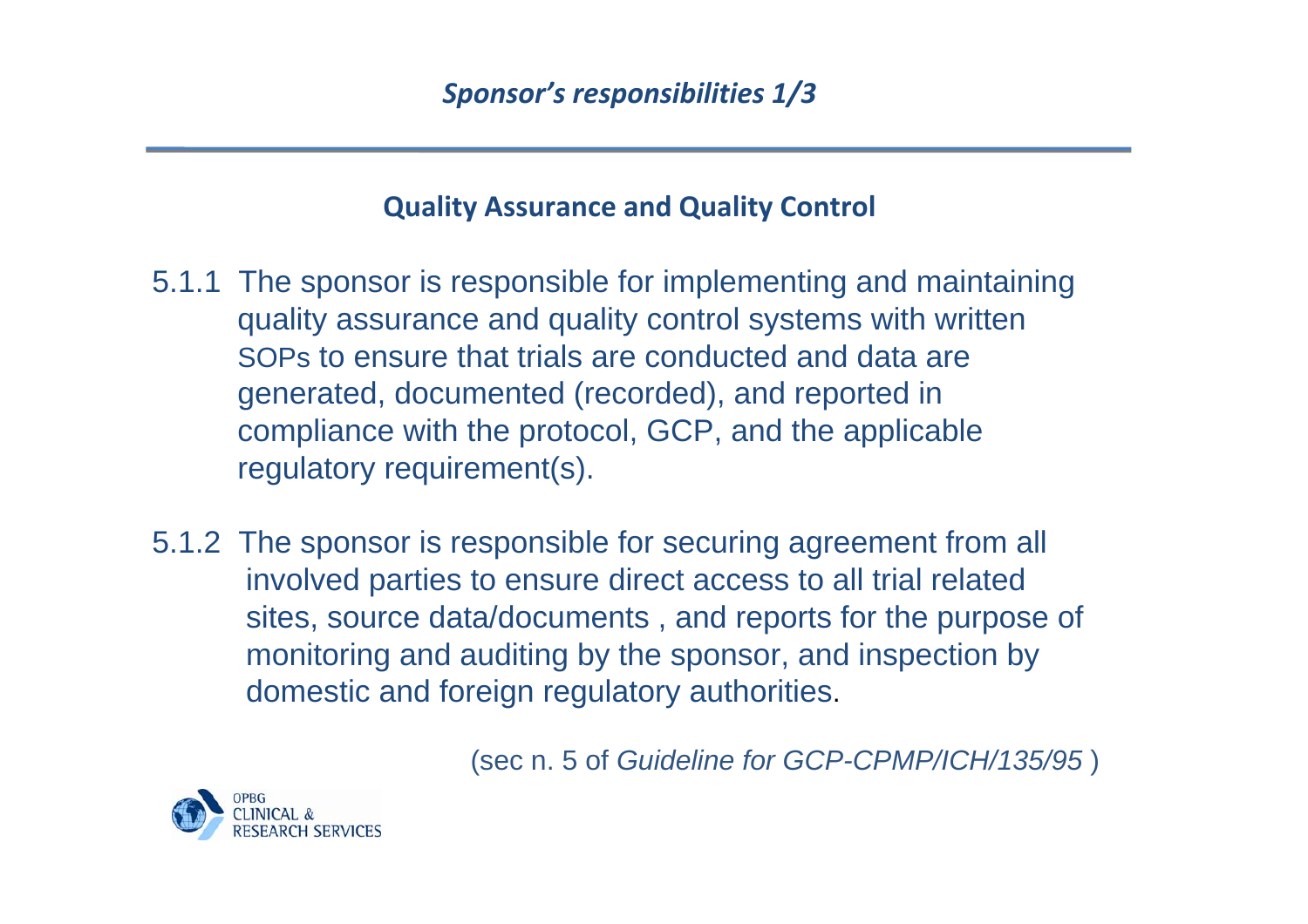#### **Quality Assurance and Quality Control**

5.1.3 Quality control should be applied to each stage of data handling to ensure that all data are reliable and have been processed correctly.

5.1.4 Agreements, made by the sponsor with the investigator/institution and any other parties involved with the clinical trial, should be in writing, as part of the protocol or in a separate agreement.

(sec n. 5 of *Guideline for GCP-CPMP/ICH/135/95* )

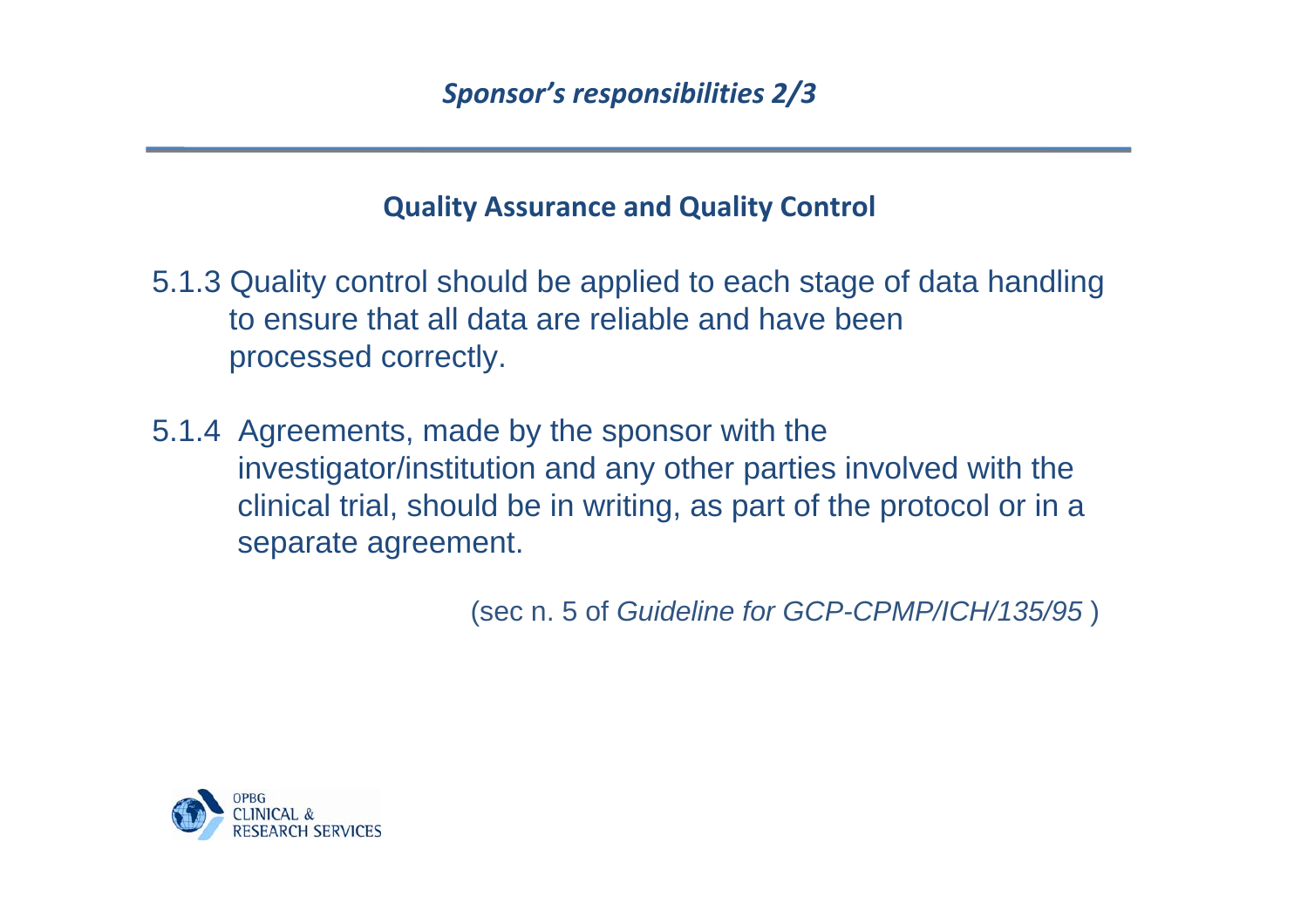A sponsor may transfer any or all of the sponsor's trial-related duties and functions to a CRO (Contract Research Organization) , but the ultimate responsibility for the quality and integrity of the trial data always resides with the sponsor. The CRO should implement quality assurance and quality control.

(*Guideline for GCP-CPMP/ICH/135/95* )

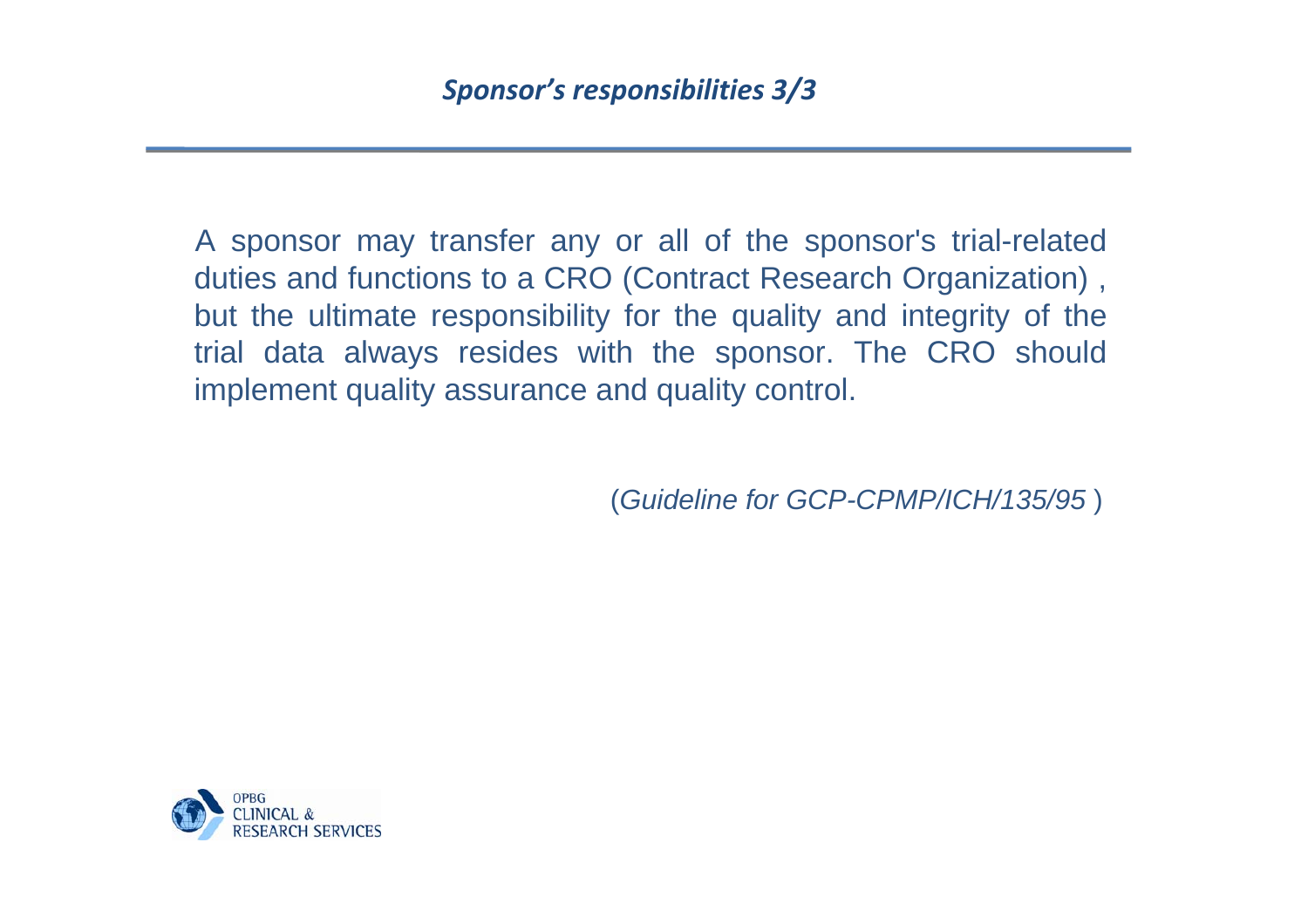- $\leftarrow$  Medical expertise
- **↓** Trial design\*
- ↓ Trial management, data handling and record keeping
- **↓ Investigators selection\***
- Allocation of responsibilities
- ↓ Compensation to subjects and Investigators in case of any damage (Insurance policy)
- **+** Financing
- Notification /submission to Regulatory Authorities\*
- Confirmation of approval by IRB/IEC\*
- Information on Investigational Product(s)

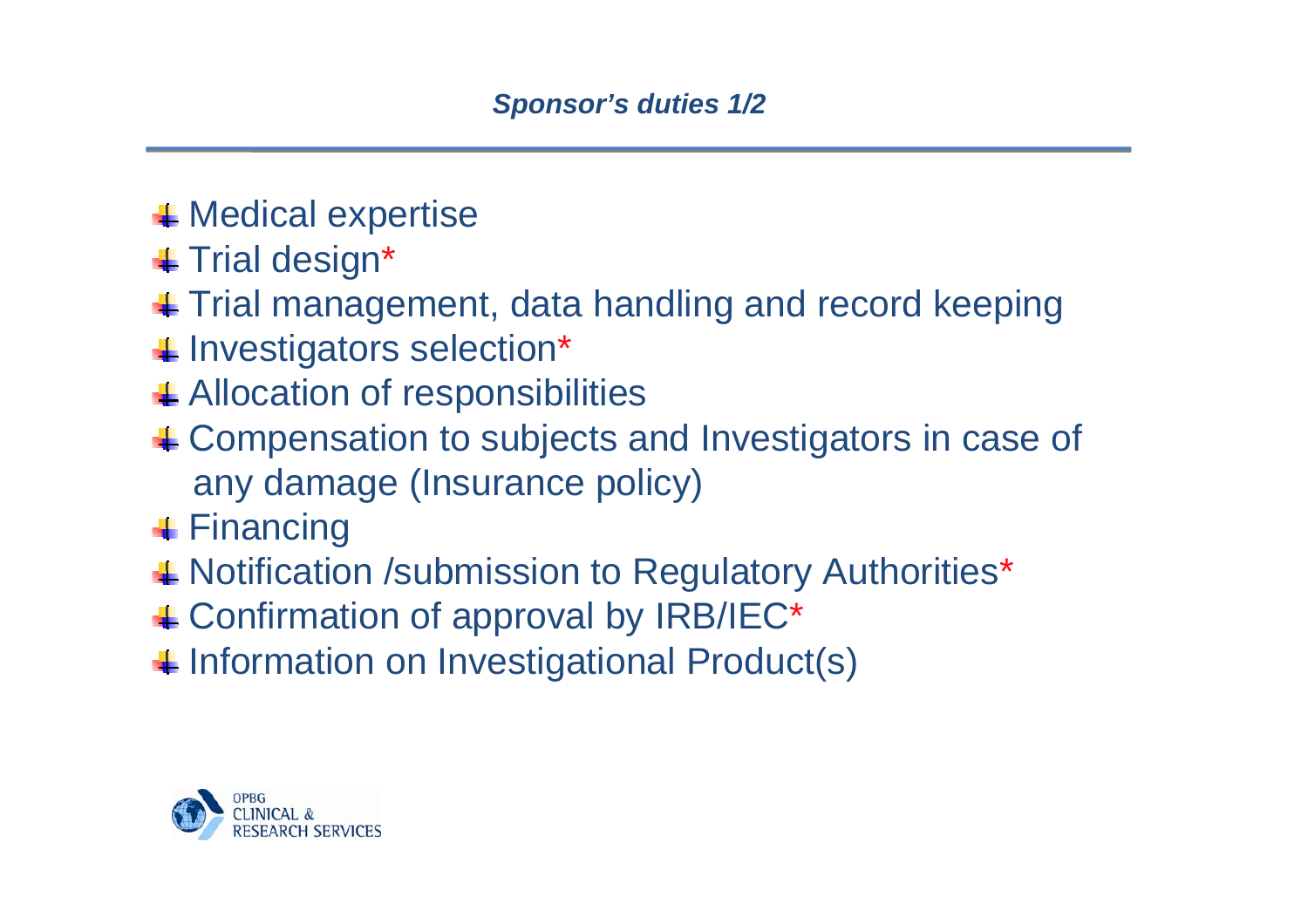- **↓ Manufacturing, Packaging, Labelling, and Coding** Investigational Product(s)
- Supplying and Handling Investigational Product(s)
- **↓ Record Access**
- **↓ Safety Information**
- Adverse Drug Reaction Reporting
- Monitoring \*
- **+** Audit
- Premature Termination or Suspension of a Trial
- Clinical Trial/Study Reports

(all duties marked a s \* usually are delegated to the CRO)

(*Guideline for GCP-CPMP/ICH/135/95* )